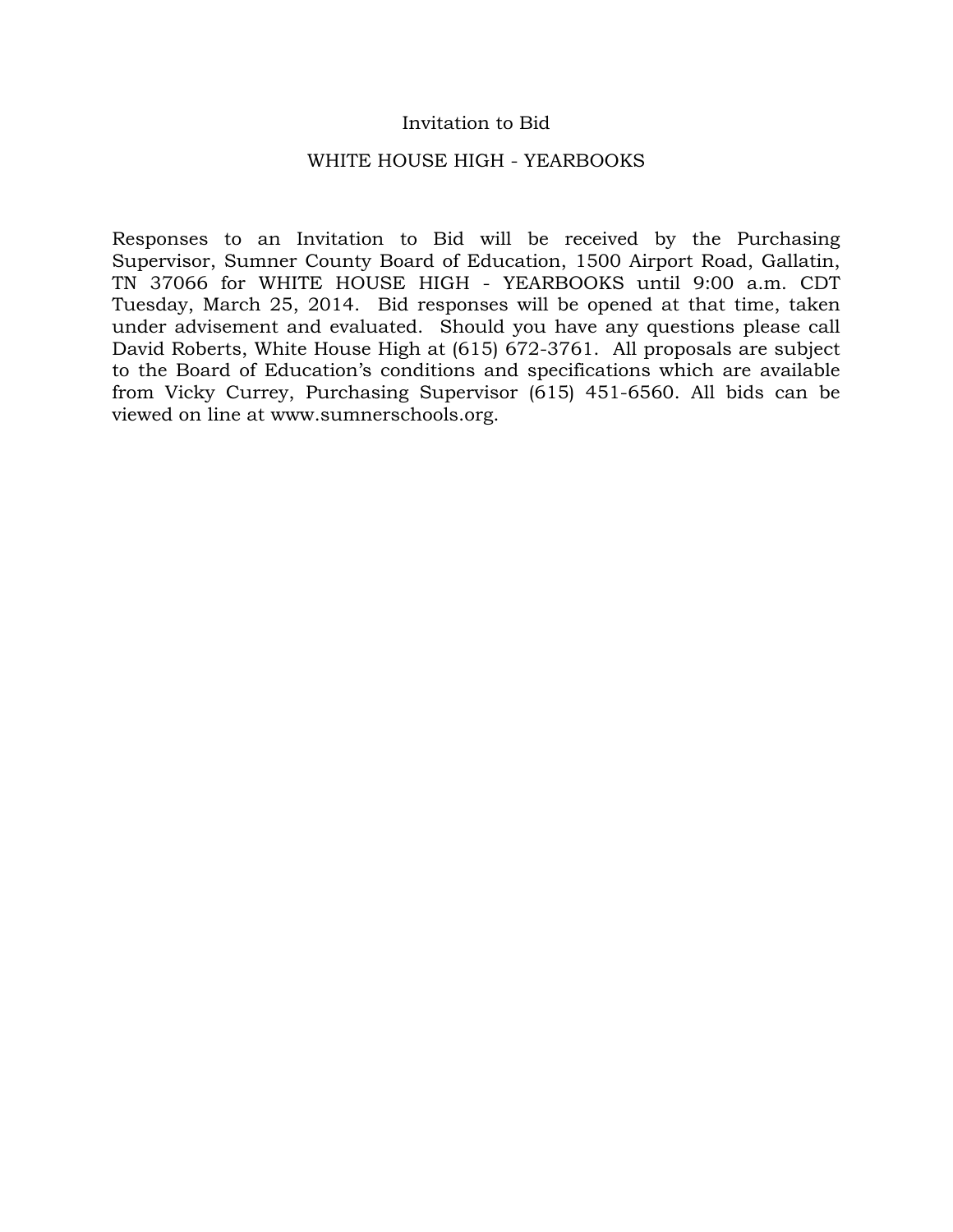# YEARBOOK SPECIFICATIONS White House High School 508 Tyree Springs Rd White House, TN. 37188

| Term:                 | 1 year beginning with school year 2014-2015, with option to renew.                 |
|-----------------------|------------------------------------------------------------------------------------|
| Price Increase:       | Guaranteed not to increase by more than 3% per year                                |
| Trim size:            | 9"x12" Pages                                                                       |
| Pages:                | 256 (all full color)                                                               |
| Copies:               | 450, exact # of copies to be determined by date of submission                      |
| Paper Stock:          | Minimum 80 lb. coated stock, gloss or matte finish                                 |
| Cover:                | Hard cover, custom Litho, Four-Color, Gloss or Matte finish.                       |
| Personalization:      | Available at an additional cost.                                                   |
| End sheet:            | Print End-sheets, black and one color                                              |
| Yearbook              | Indesign at school classroom with option of using online software.                 |
| Development           |                                                                                    |
| Program:              |                                                                                    |
| <b>Binding</b>        | Smyth Sewn, Square or Round Back                                                   |
| Training:             | -On-site training for staff as needed.                                             |
| Support:              | -A primary, experienced, local representative as needed in person, via phone or    |
|                       | email.                                                                             |
|                       | -Custom care center also available to provide support as needed.                   |
| Proofs:               | -Proofs for cover and end-sheets and 4C Proofs for all pages. Unlimited PDF Proofs |
| Marketing:            | -Direct market to parents.                                                         |
|                       | -Online tracking system                                                            |
|                       | -Customer care center also available to provide support as needed.                 |
| Shipping:             | -Delivery to school on or before May 11 <sup>th</sup>                              |
| Cost:                 | -Includes all charges: book production and shipping& handling for delivery to      |
|                       | school                                                                             |
| <b>School Count</b>   | -All payments from the vendor to the school must be received by the first week of  |
| Resolution            | June.                                                                              |
| <b>School Contact</b> | David Roberts: (615) 672-3761 or david.roberts@sumnerschools.org                   |